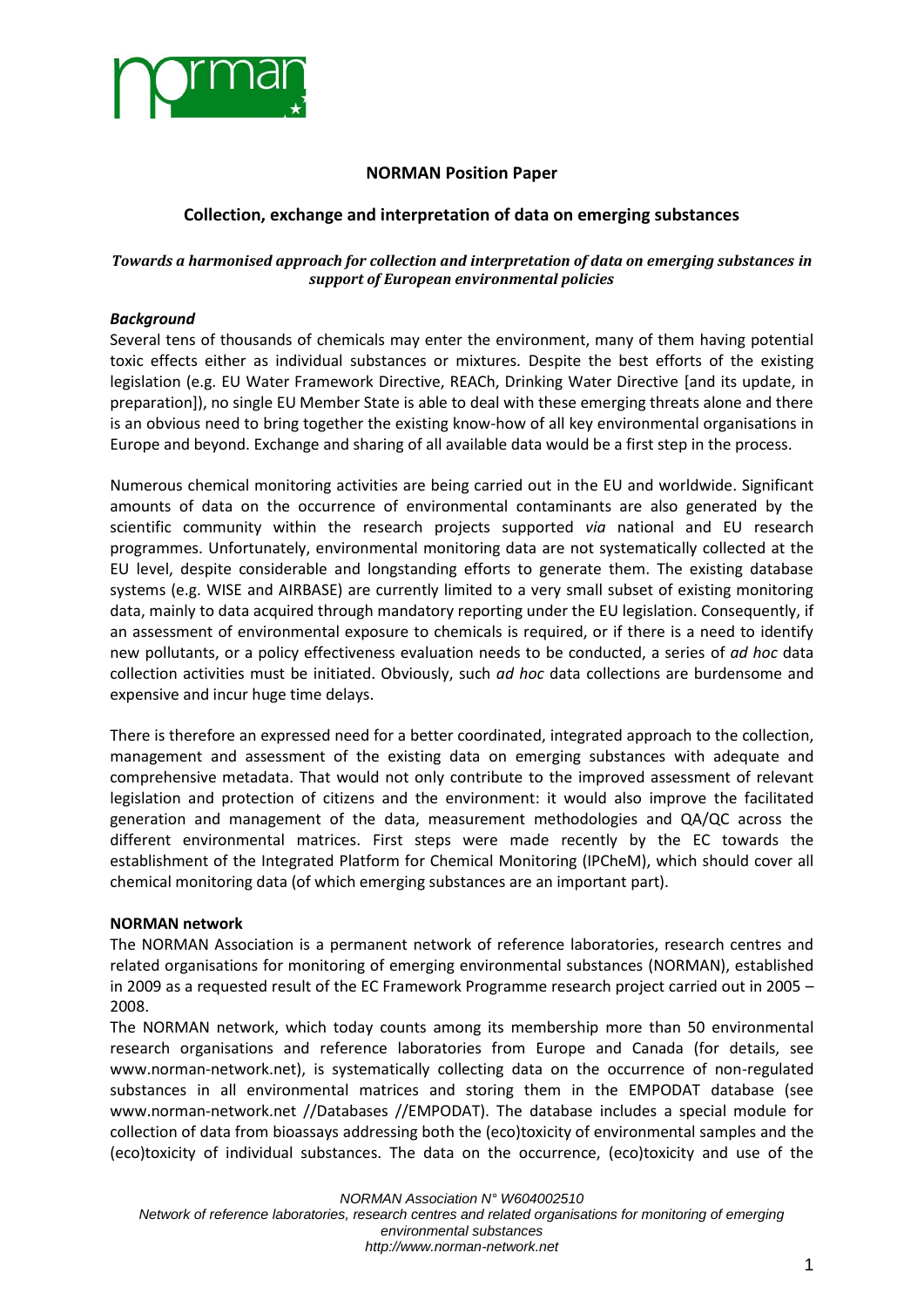

substances allow for their prioritisation. The NORMAN Working Group on prioritisation started its work in 2010 and the first prioritisation scheme has already been developed and built into the NORMAN database as automated procedures. The database also contains an automated procedure for evaluation of data quality based on the provided metadata. Mass spectrometric data – used for identification of "unknown" substances – are stored in the NORMAN MassBank database module (see [www.norman-network.net](http://www.norman-network.net/) //Databases //NORMAN MassBank). These data represent a source of potential candidate substances which should be considered for inclusion when upgrading the current list of emerging substances.

### **Vision**

**NORMAN should become the primary data source and global one-stop-shop for all issues regarding emerging substances, contributing to the creation of the early-warning system for emerging pollutants and subsequent policy actions.**

### **Management objectives - how to get there?**

### *Data collection*

 NORMAN members will continue with fully independent contributions of chemical and bioassay data in an agreed format (Data Collection Templates - DCTs).

### *Data quality*

- The database experts nominated by the NORMAN Association members and other "regular" data providers will meet annually to assure the continuous improvement of the NORMAN databases and quality of the data.
- NORMAN members will be actively proposing the NORMAN format for collection of data on emerging substances to be used at the national level by the different countries.

### *Establishment of a regular and automated data collection scheme*

- NORMAN Association members will provide data annually to the NORMAN databases.
- NORMAN Association members will propose at national level that nationally-funded research projects should provide all generated data on emerging substances to NORMAN databases, using reporting formats compatible with the NORMAN DCTs.
- NORMAN Association members will propose to adopt at the national level a scheme for data collection from all nationally funded projects using a common principle – if experimental data obtained within the project are not provided to a central database, the project does not receive funding.
- Suitable attempts will be made at the European level (DG Research) to require all EU-funded research projects to provide all data on emerging substances generated within their scope to a central open access database using reporting formats compatible with the NORMAN DCTs.

### *The use of the data in support of European environmental policies and data collection activities*

 NORMAN will regularly submit its reports to the three Commission services - DG Environment, DG EUROSTAT, DG Joint Research Centre - and EEA, including a list of recommended substances to be considered for priority actions (e.g. monitoring, control measures). The role of NORMAN in the European prioritisation process should be formalised. NORMAN Association members will discuss the options with their national representatives at the DG ENV and REACh expert working groups.